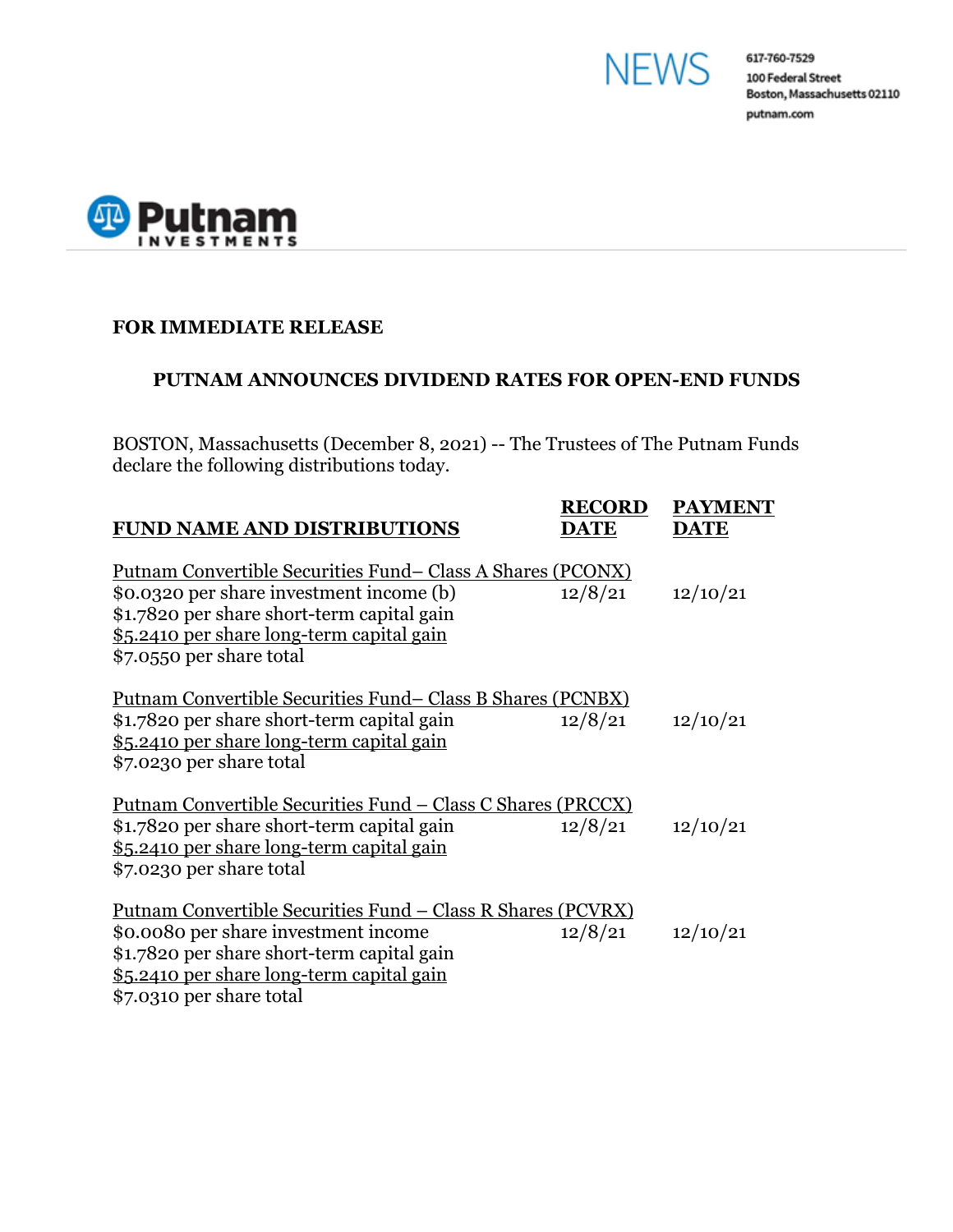

| <u> Putnam Convertible Securities Fund – Class Y Shares (PCGYX)</u><br>\$0.0530 per share investment income<br>\$1.7820 per share short-term capital gain<br>\$5.2410 per share long-term capital gain<br>\$7.0760 per share total     | 12/8/21 | 12/10/21 |
|----------------------------------------------------------------------------------------------------------------------------------------------------------------------------------------------------------------------------------------|---------|----------|
| <u> Putnam Convertible Securities Fund – Class R6 Shares (PCNTX)</u><br>\$0.0600 per share investment income<br>\$1.7820 per share short-term capital gain<br>\$5.2410 per share long-term capital gain<br>\$7.0830 per share total    | 12/8/21 | 12/10/21 |
| <u> Putnam Convertible Securities Fund – Class I Shares (a)</u><br>\$0.0610 per share investment income<br>\$1.7820 per share short-term capital gain<br>\$5.2410 per share long-term capital gain<br>\$7.0840 per share total         | 12/8/21 | 12/10/21 |
| <u> Putnam Large Cap Value Fund - Class A Shares (PEYAX)</u><br>\$0.0820 per share investment income (b)<br>\$0.0470 per share short-term capital gain<br><u>\$1.7980 per share long-term capital gain</u><br>\$1.9270 per share total | 12/8/21 | 12/10/21 |
| <u> Putnam Large Cap Value Fund - Class B Shares (PEQNX)</u><br>\$0.0170 per share investment income<br>\$0.0470 per share short-term capital gain<br><u>\$1.7980 per share long-term capital gain</u><br>\$1.8620 per share total     | 12/8/21 | 12/10/21 |
| Putnam Large Cap Value Fund - Class C Shares (PEQCX)<br>\$0.0230 per share investment income<br>\$0.0470 per share short-term capital gain<br>\$1.7980 per share long-term capital gain<br>\$1.8680 per share total                    | 12/8/21 | 12/10/21 |
| <u> Putnam Large Cap Value Fund - Class R Shares (PEQRX)</u><br>\$0.0620 per share investment income<br>\$0.0470 per share short-term capital gain<br>\$1.7980 per share long-term capital gain<br>\$1.9070 per share total            | 12/8/21 | 12/10/21 |